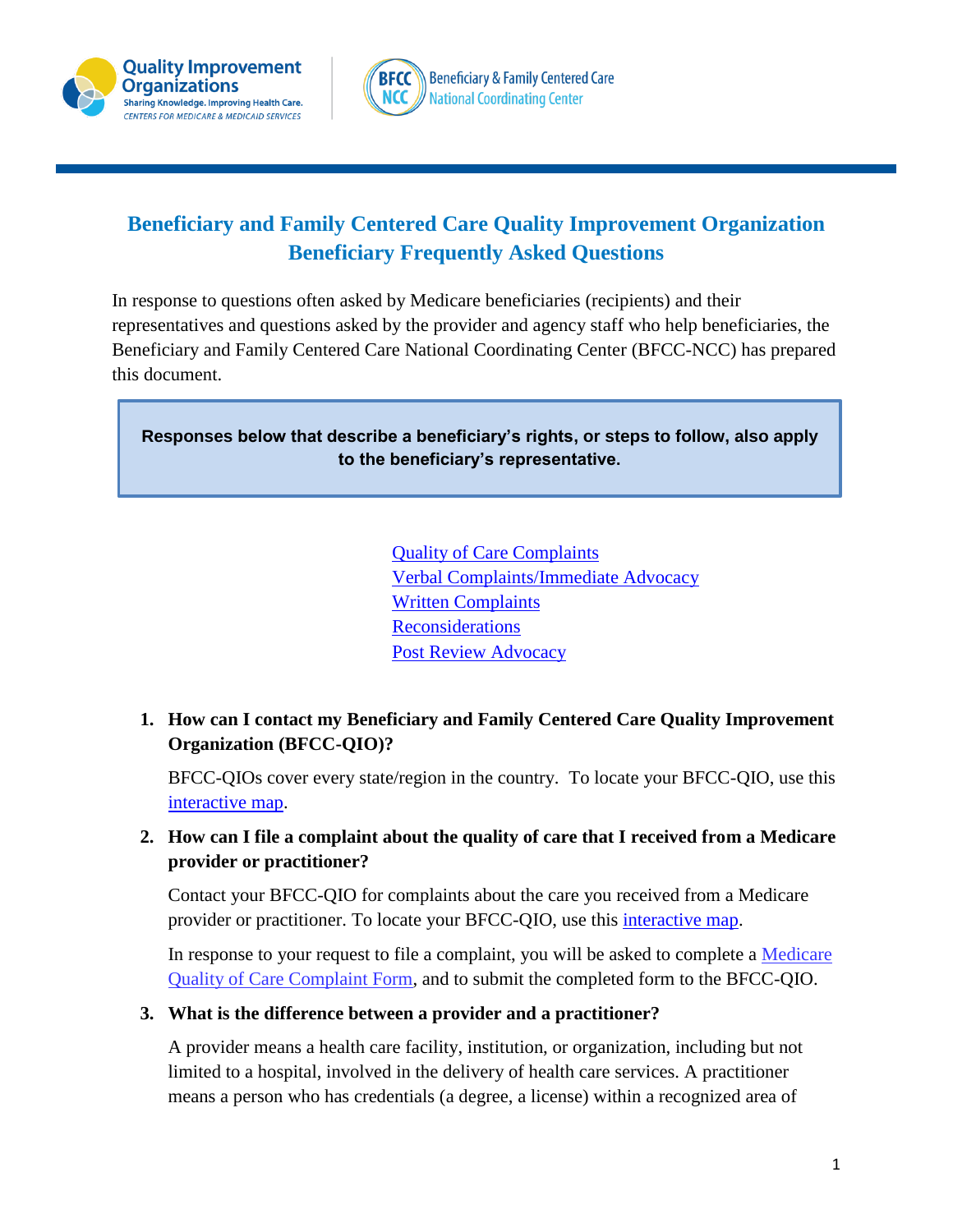health care (discipline) and provides services in that discipline to patients (for example, a doctor or a physical therapist).

# **4. What are some examples of Quality of Care complaints that I can file with the BFCC-QIO?**

Examples of Quality of Care complaints include:

- Receiving the wrong medication or dose of medication
- Receiving unnecessary surgery/diagnostic testing
- Experiencing a change in condition that was not treated
- Receiving a misdiagnosis
- Receiving inadequate discharge instructions, such as being sent home from the hospital without instructions for the changes that were made to your daily medicine

To learn more about filing a Quality of Care complaint, see question # 17 below.

### **5. What if I have a complaint about items or services associated with care, such as a physician-ordered wheelchair or delivery of oxygen?**

The BFCC-QIO will do its best to help you with your situation.

### <span id="page-1-0"></span>**6. What is Immediate Advocacy?**

Immediate Advocacy is an informal, voluntary process used by the BFCC-QIO to resolve your complaint on your behalf.

This process begins when you or your representative contact the BFCC-QIO and give verbal consent to proceed with the complaint. Once you agree to the process and give your consent, the BFCC-QIO contacts the provider and/or practitioner on your behalf. All participants must give verbal consent to this process in order for it to be used, and discontinuation of Immediate Advocacy is permitted at any time.

# **7. When is Immediate Advocacy not appropriate?**

Immediate Advocacy is not appropriate when you do not want your identity disclosed to the provider and/or practitioner. Also, Immediate Advocacy does not take the place of a clinical quality of care review, which includes a review of your medical records.

# **8. Is there a time limit on the use of Immediate Advocacy?**

Yes. If Immediate Advocacy is offered by the BFCC-QIO, you must make a verbal complaint to the BFCC-QIO no later than 6 months after the date on which the health care event that led to your complaint took place.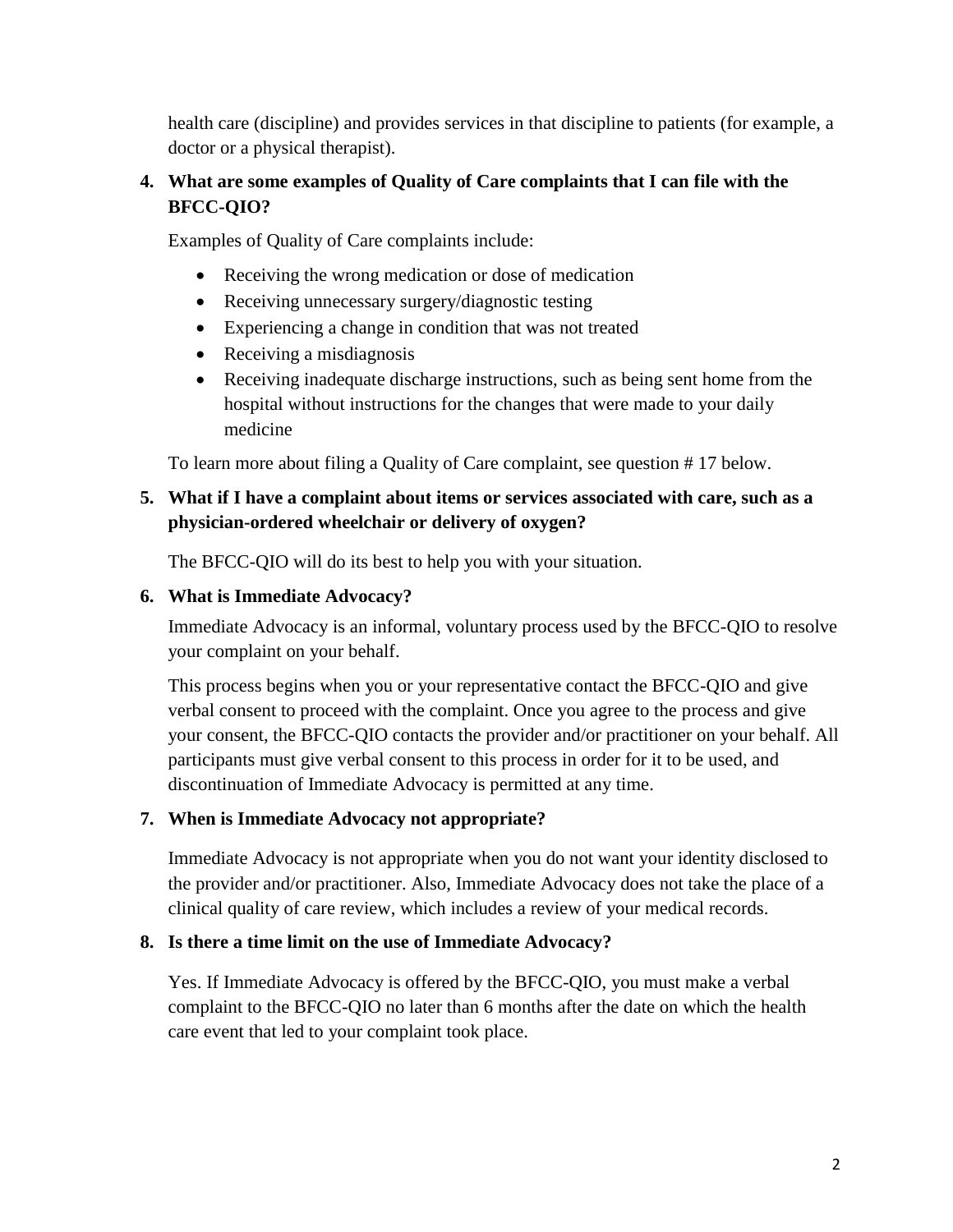#### **9. Who can choose not to participate in Immediate Advocacy?**

Any of the people invited to participate may decide not to participate. Immediate Advocacy requires that the beneficiary, provider and/or practitioner all agree to participate. If the BFCC-QIO decides that using Immediate Advocacy is an option, then all participants must give consent beforehand.

#### **10. Is my name disclosed to the provider and/or practitioner in Immediate Advocacy?**

Yes. If you consent to Immediate Advocacy, then you agree that your name can be disclosed to those involved with the case.

#### **11. Can I ask for Immediate Advocacy?**

The BFCC-QIO may offer the option to resolve a verbal complaint through Immediate Advocacy, depending on the type of complaint.

#### **12. In Immediate Advocacy, are my medical records or other documents reviewed?**

One of the goals of Immediate Advocacy is to quickly resolve a complaint. In most cases, the complaint includes issues that would not be documented in the medical record, or the care received does not involve a quality of care concern.

# **13. Can my information that is shared (disclosed) during the Immediate Advocacy process be redisclosed to others?**

No. All communications, written and verbal, exchanged during the Immediate Advocacy process are confidential and may not be redisclosed unless all those involved agree and give their written consent. However, there are limited exceptions requiring redisclosure found in regulation.

### **14. Can I end the Immediate Advocacy process once it has started?**

Yes. You may choose to end the Immediate Advocacy process at any time. If you decide to stop pursuing a verbal complaint through the Immediate Advocacy process, the BFCC-QIO will explain your right to submit a written complaint.

# **15. Can I decide to file a written complaint after giving my consent for Immediate Advocacy?**

Yes. You may choose to file your complaint in writing at any time. Once you file your complaint in writing, you can no longer pursue that complaint through the Immediate Advocacy process.

#### **16. Can the BFCC-QIO stop the Immediate Advocacy process after it has started?**

Yes. If the BFCC-QIO becomes aware of additional information that means the complaint is no longer eligible for Immediate Advocacy, the BFCC-QIO must stop the Immediate Advocacy proceedings and tell all the participants that the process has been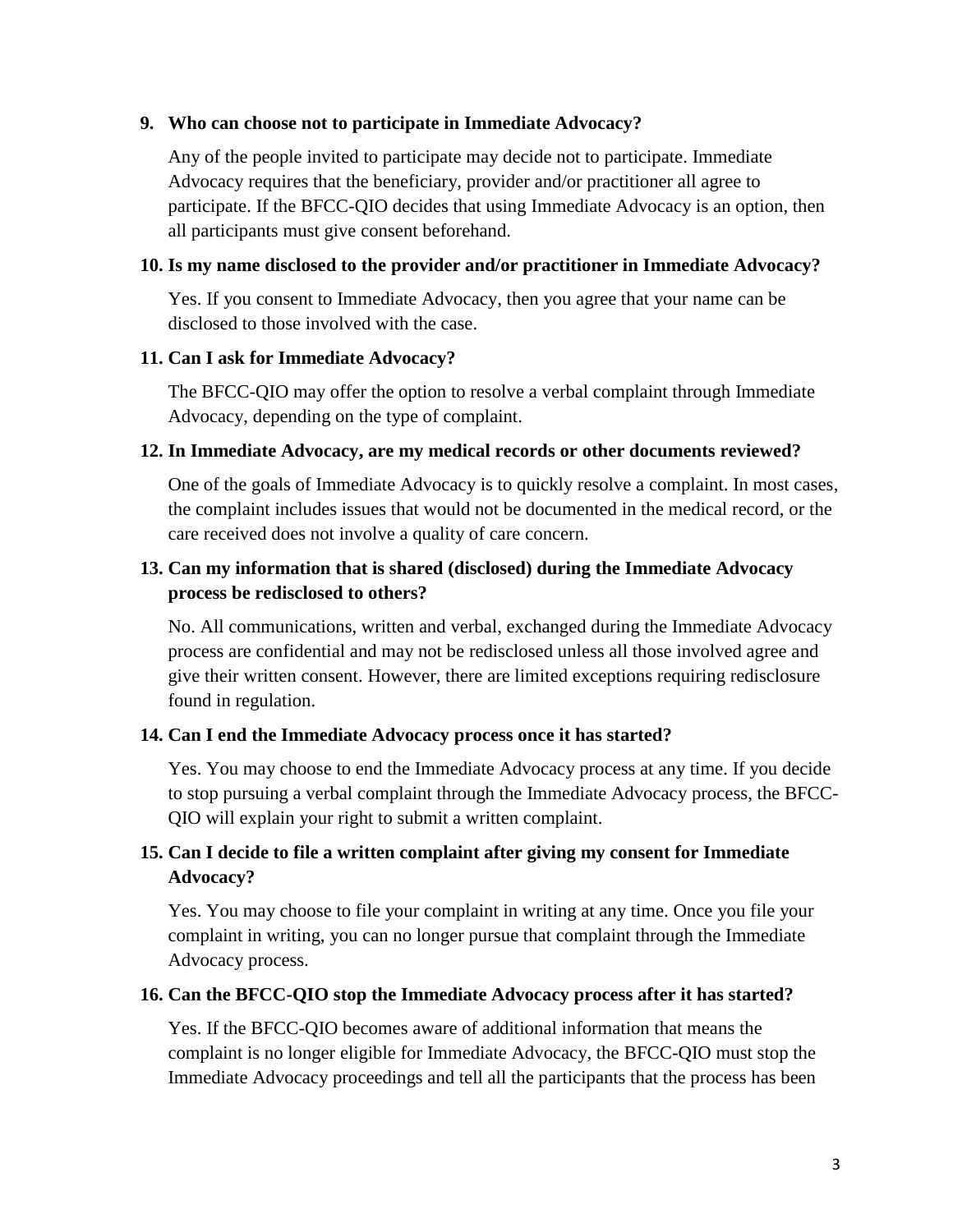discontinued. If this occurs, the BFCC-QIO must inform you of your right to submit a written complaint.

# <span id="page-3-0"></span>**17. What is the process for submitting a written complaint about a Quality of Care concern?**

You must complete and submit a written [Medicare Quality of Care Complaint form](https://www.cms.gov/Medicare/CMS-forms/CMS-forms/downloads/cms10287.pdf) to start the review process. You can download the form at the link above or contact your BFCC-QIO and ask them to mail a form to you. You can return the form to your BFCC-QIO by fax or by postal service.

You can get the contact information for your BFCC-QIO using this *[interactive map](http://www.qioprogram.org/contact-zones)* and clicking on your state.

### **18. How long do I have to return the written complaint form?**

The completed form should be returned within 30 calendar days of receiving it in the mail or downloading it. If a complaint is closed because the BFCC-QIO did not receive the written complaint form within 30 calendar days, you still have the opportunity to file a complaint.

### **19. What happens if I don't follow through with a complaint?**

If you choose not to participate or do not comply with the requirements of the beneficiary complaint review process and the BFCC-QIO does not have enough information to complete its review, the BFCC-QIO may decide that the complaint has been abandoned.

If this occurs, the BFCC-QIO will let you know that the review process has been discontinued and will explain that you have the right to resubmit a written complaint.

### **20. What if I raise new concerns about the same complaint?**

If you raise a new concern before the initial determination is complete, and the new concern is related to a written complaint that is under review, then the new concern(s) may be processed as part of the same complaint.

If you raise a new concern after the initial determination is complete, or if it is decided by the BFCC-QIO that the new concern is unrelated to the complaint that was filed, the new concern(s) will be processed as a new complaint.

### **21. Is there a time limit for filing my complaint?**

Yes. The time limit is 3 years from the date on which the health care that led to your complaint or concern occurred.

The BFCC-QIO must review any written complaint received from a Medicare beneficiary about the quality of care received during this time period.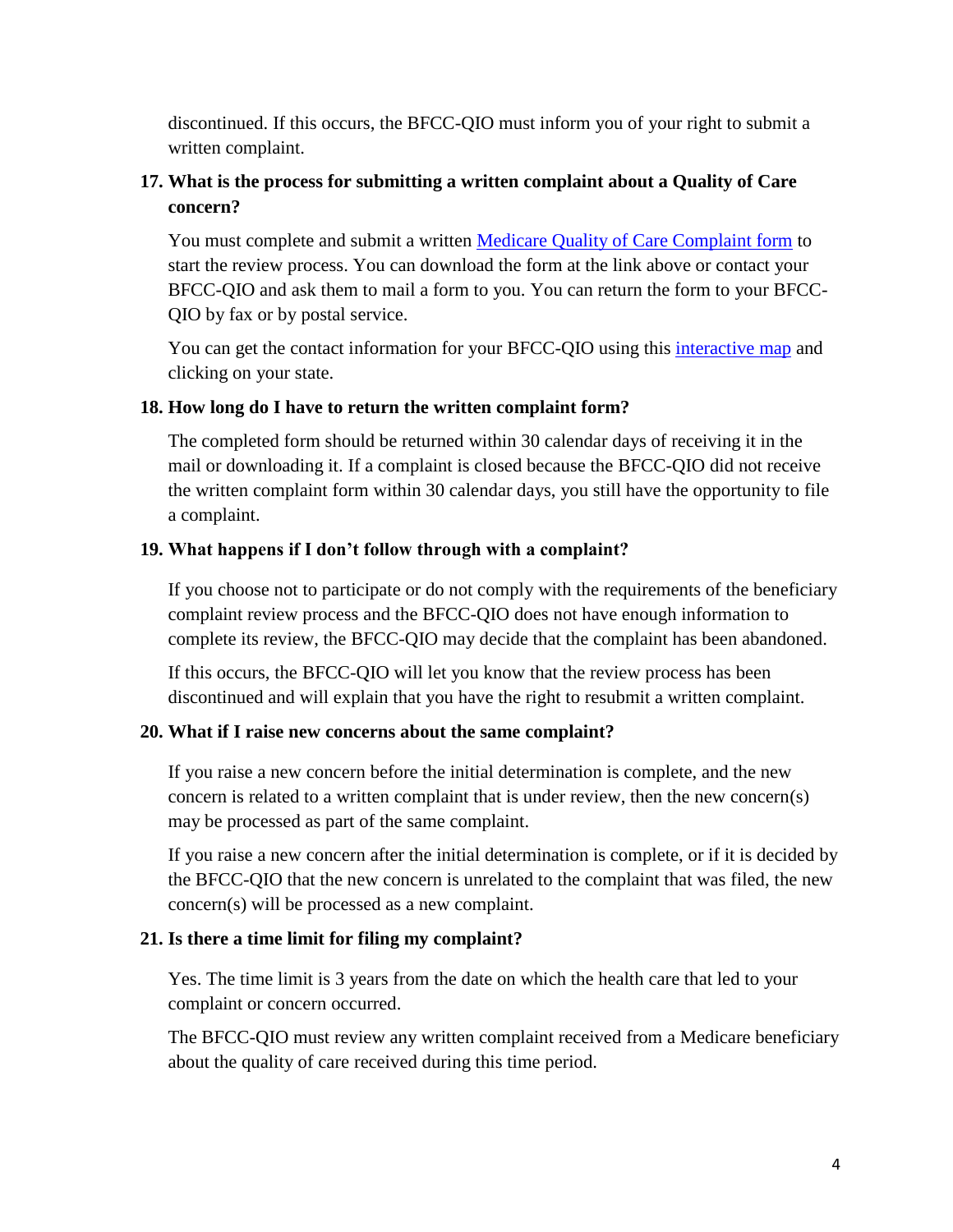#### **22. How will I know when the review of my complaint is complete?**

Your BFCC-QIO must notify you by telephone of a final initial determination.

In addition, the BFCC-QIO must send a written notification of the final initial determination within 5 calendar days after the review is complete.

#### **23. What if the provider or practitioner does not consent to the release of the review?**

All parties (involved individuals or organizations) must receive written notice of the BFCC-QIO's final initial determination, and the written notice must include:

- A statement for each concern to specify whether the care did or did not meet the standard;
- The standard identified by the BFCC-QIO for each of the concerns; and
- A summary of the specific facts that the BFCC-QIO has decided are relevant to its findings, including references to medical information and, if held, the discussion with the involved provider and/or practitioner.

# <span id="page-4-0"></span>**24. If I am not satisfied with the initial decision of the BFCC-QIO in response to my complaint, may I ask for an additional review?**

Yes. Medicare beneficiaries who are not satisfied with a BFCC-QIO's final initial determination have the right to ask for a reconsideration review. For more information on how to ask for a reconsideration review, [contact the BFCC-QIO](http://www.qioprogram.org/contact-zones) who issued the final initial determination.

# **25. How will I be notified of the process to file a reconsideration of the BFCC-QIO's initial determination?**

The BFCC-QIO will notify you by telephone of your right to ask for a reconsideration of the BFCC-QIO's final initial determination and will explain the process.

#### **26. How do I ask for reconsideration of a final initial determination?**

You can ask for reconsideration in writing or by telephone, within 3 calendar days after you receive notice of the BFCC-QIO's final initial determination.

### **27. After I ask for reconsideration, will I be able to provide additional information about my complaint, or will the BFCC-QIO ask for additional information?**

Yes. You will be offered the opportunity to provide additional information to be considered by the BFCC-QIO in performing the reconsideration review and reconsideration decision.

Also you must be available to answer any questions or provide any additional information that the BFCC-QIO requests in order to conduct its reconsideration.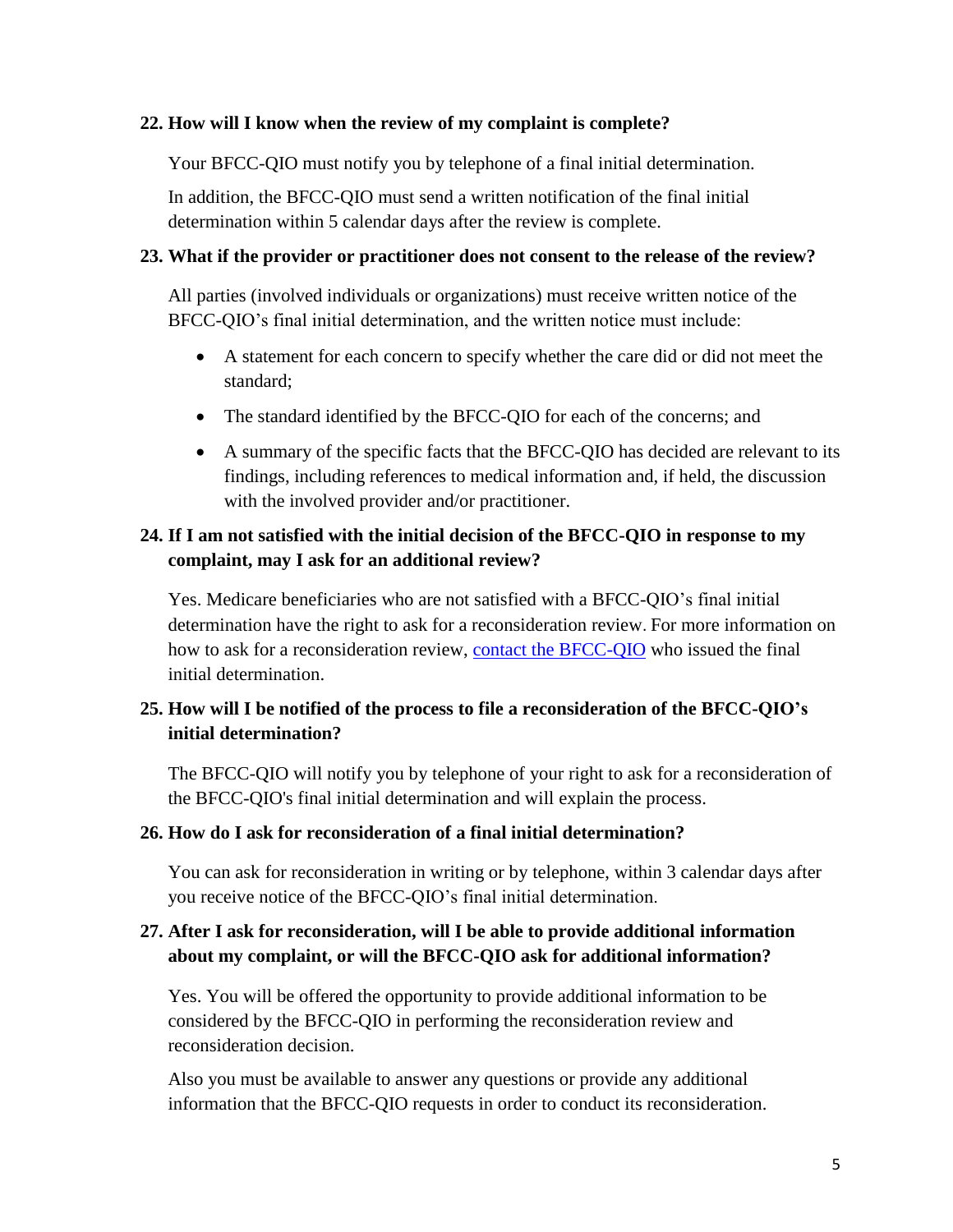# **28. Will the BFCC-QIO use a different physician peer reviewer for the reconsideration process?**

The reconsideration peer reviewer should be different than the physician peer reviewer who conducted the initial determination.

#### **29. How will I be notified about the results of the reconsideration review?**

Your BFCC-QIO may first notify you by telephone, but in all cases, the BFCC-QIO will mail you a written notice of the final reconsideration determination.

### **30. How quickly will the BFCC-QIO issue a final decision about my reconsideration review?**

If no additional medical or other records are needed for the reconsideration, the BFCC-QIO will complete the review and notify you within 5 calendar days after receiving your request for reconsideration.

If additional records are needed for the reconsideration, the BFCC-QIO will complete the review and notify you within 5 calendar days after receiving the additional information needed for the review.

# **31. What information does the BFCC-QIO include in the written notice of final reconsideration determination?**

The BFCC-QIO is instructed to include the following information in their final written reconsideration decision:

- A statement for each concern that care did or did not meet the standard of care;
- The standard identified by the BFCC-OIO for each of the concerns;
- A summary of the specific facts that the BFCC-QIO determines are related to its findings; and
- A statement that there is no right to further appeal.

#### <span id="page-5-0"></span>**32. What is post-review advocacy?**

Post-review advocacy is an additional, voluntary (consent required from all parties), and informal process that the BFCC-QIO may offer to you and the provider and/or practitioner to resolve a continuing concern in cases where the review was completed, and no significant quality of care concern was identified.

#### **33. How is post-review advocacy used?**

Post-review advocacy may be suggested by the BFCC-QIO as an alternative dispute resolution process, if you have continuing concerns and may benefit from this process. This process requires your consent and the consent of the provider and/or practitioner,